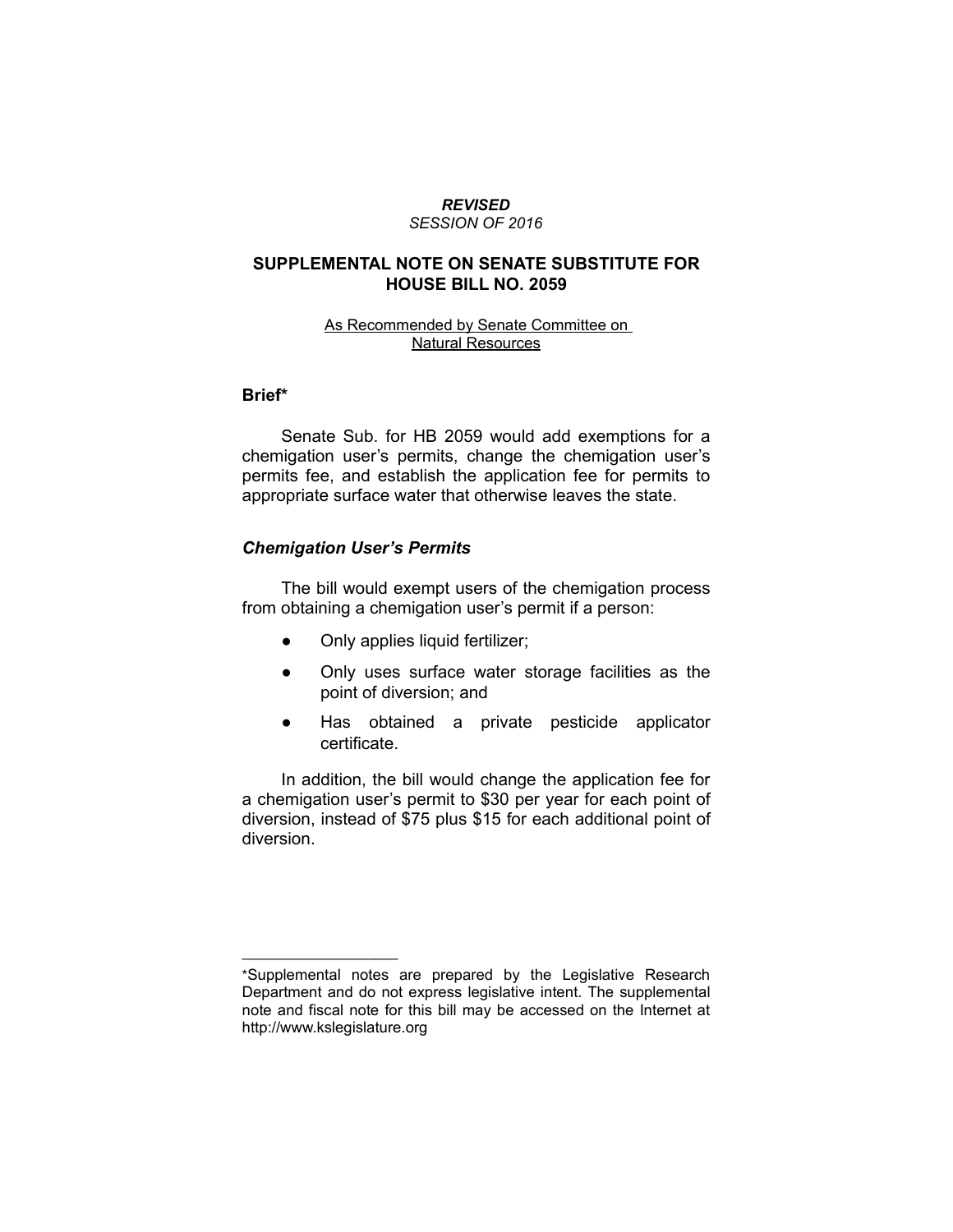## *Surface Water Appropriation Application Fee*

For a permit application to appropriate surface water that otherwise leaves the state and is for a water transfer project proposed for multiple uses, an application fee of \$100 plus \$200 for each 100 cubic feet per second of the diversion rate requested would be established. An additional fee could be assessed by the Chief Engineer of the Kansas Department of Agriculture (KDA) if additional expenses are incurred in the review of an application until it is approved or denied. The bill would cap the maximum total fee for these applications in accordance with limits in existing law. The bill also would establish that there is no deadline for the Chief Engineer to render a final decision on an application, but the application could be dismissed if the Chief Engineer has good cause to believe the applicant is unable to demonstrate the application is likely to be approvable in a reasonable amount of time.

# **Background**

Senate Sub. for HB 2059 contains the contents of SB 322, as amended by the Senate Committee on Natural Resources (the Senate Committee amendments are described later). The contents of HB 2059, as it passed the House during the 2015 Legislative Session, had previously been removed and placed in 2015 SB 52, which was signed into law on May 19, 2015. The House version of HB 2059 dealt with augmentation regarding unlawful diversions of water and notification of an unlawful diversion to the affected Groundwater Management District (GMD).

# *SB 322*

The bill was introduced by the Senate Committee on Ways and Means.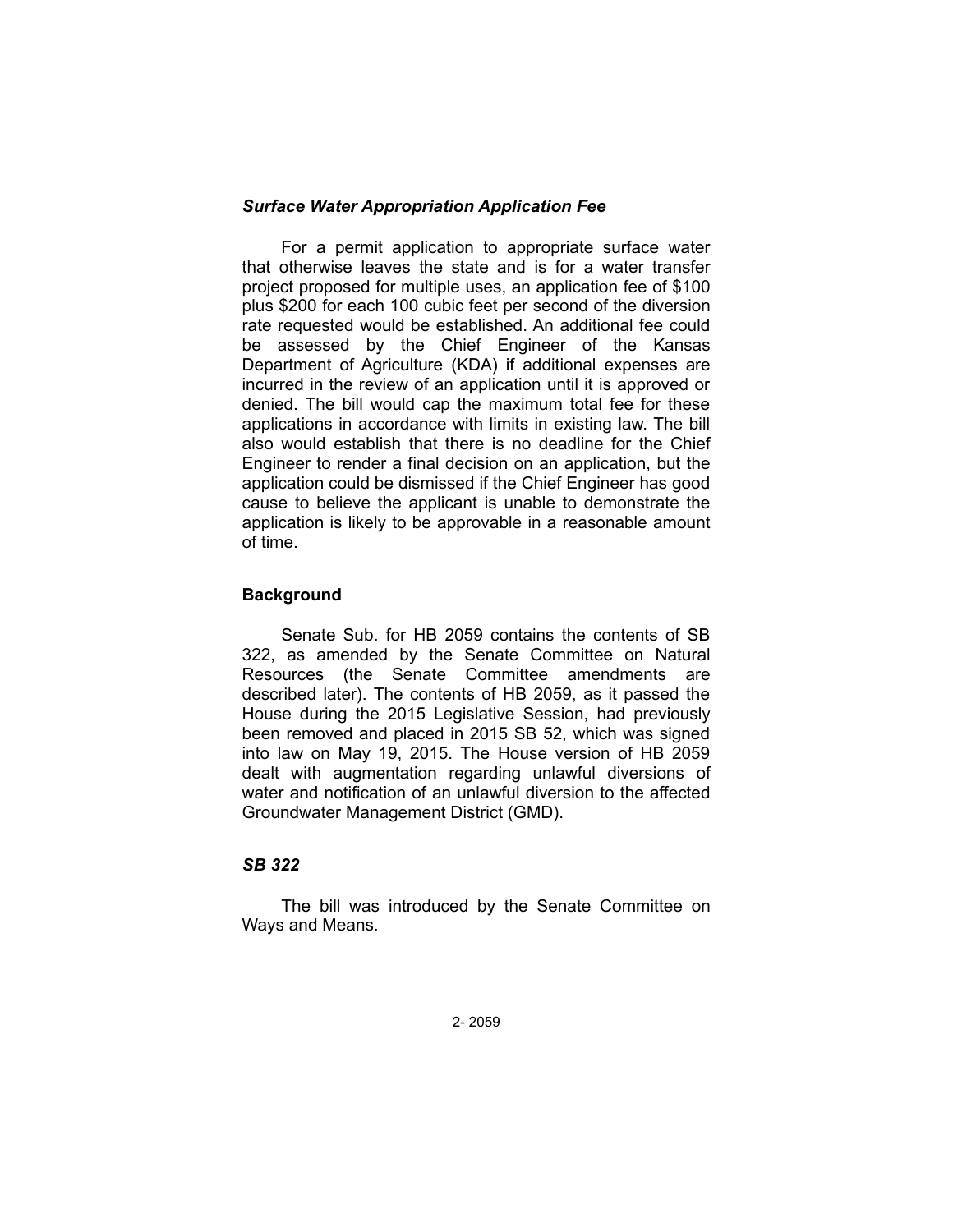At the 2016 bill hearing in the Senate Committee on Natural Resources, the Executive Director of GMD No. 3 provided testimony in favor of the bill, stating the bill provides legislative leadership to help Kansans consider new appropriations of water that otherwise leave the state to be conserved and transferred to meet current and future multiple beneficial purposes for Kansas. The Executive Director also stated the bill achieves these goals by setting a reasonable filing fee structure that provides both upfront funds and additional funds as agency costs are incurred in the necessarily extended review of such unique and complex water appropriation proposals. A representative of the Southwest Kansas Irrigation Association provided written testimony in favor of the bill.

Testimony in opposition of the bill was presented by the Secretary of Agriculture, who stated the proposed filing fee undercompensates the work required by the KDA, Division of Water Resources, to evaluate applications; there is no deadline on the Chief Engineer to render a final decision on an application; recognizing water right applications for a transfer from the Missouri River would be unique and would likely result in a long perfection period and a large filing fee; and there are other options available. In addition, the Secretary stated the *Vision for the Future of Water Supply in Kansas* includes several action items to allow for the transfer of water between basins where feasible and cost effective, and calls for a summit between the Missouri River states to collaborate on river management issues.

The Senate Committee approved two amendments to the bill, including the addition of language regarding the chemigation user's permit and application fee and language that allows the Chief Engineer to dismiss an application if the applicant cannot demonstrate the application is likely to be approved in a reasonable amount of time. The Senate Committee then deleted the contents of HB 2059 and inserted the contents of SB 322, as amended, into HB 2059 and passed the bill as a Senate Substitute bill.